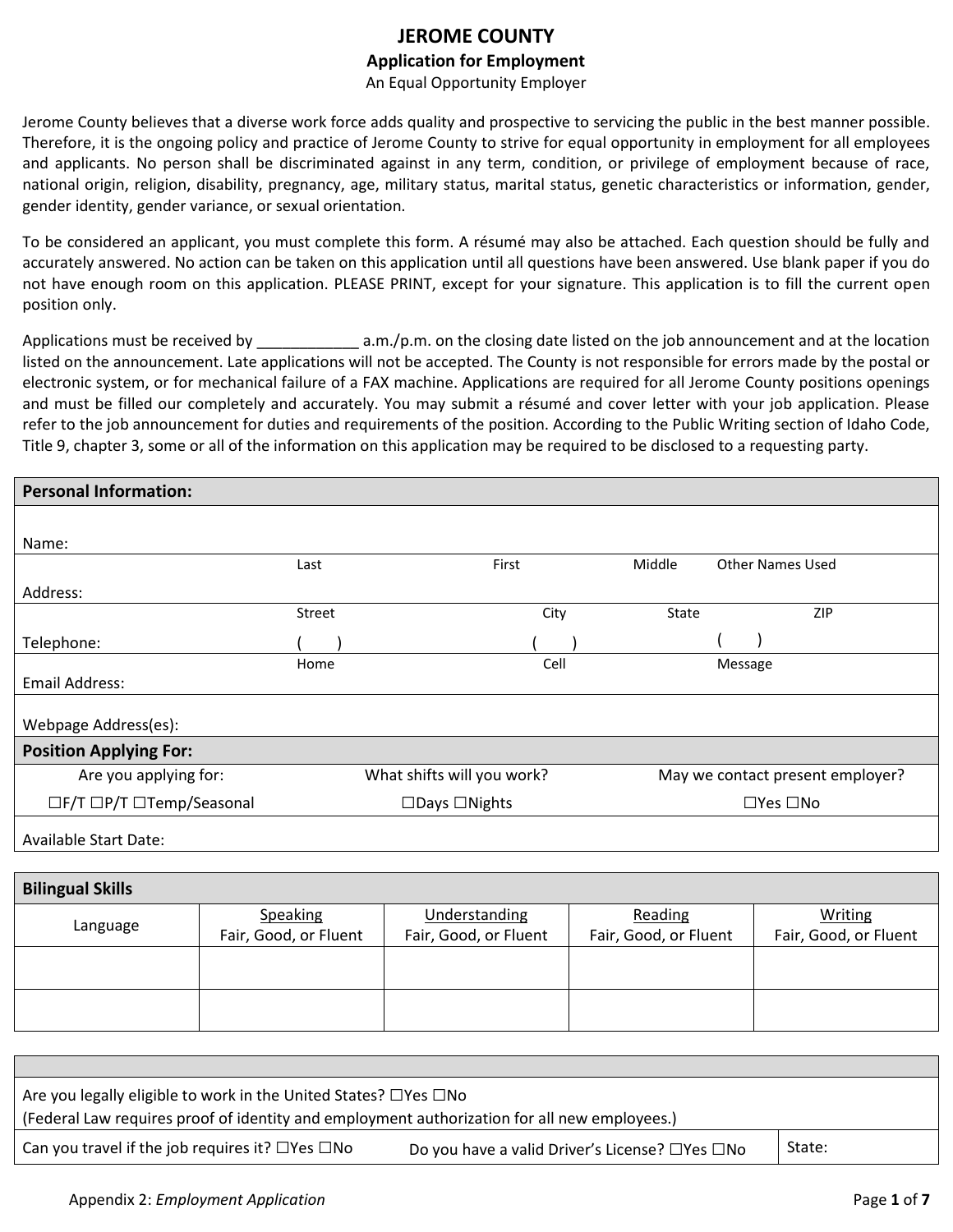|                        | Obtaining Higher Education--Use Additional Paper as Necessary.): | Employment History (Please Start With the Most Recent, Ending With Age 18, Excluding Part-Time Positions Held While |                       |            |
|------------------------|------------------------------------------------------------------|---------------------------------------------------------------------------------------------------------------------|-----------------------|------------|
| Employer:              |                                                                  |                                                                                                                     |                       |            |
| Address:               |                                                                  |                                                                                                                     |                       |            |
|                        | Street                                                           | City                                                                                                                | <b>State</b>          | <b>ZIP</b> |
| Telephone              |                                                                  | <b>Supervisor Name:</b>                                                                                             |                       |            |
|                        |                                                                  |                                                                                                                     |                       |            |
| Dates From:            | To:                                                              |                                                                                                                     | Final Rate of Pay: \$ |            |
| Position Held:         |                                                                  |                                                                                                                     |                       |            |
|                        |                                                                  |                                                                                                                     |                       |            |
| <b>Primary Duties:</b> |                                                                  |                                                                                                                     |                       |            |
|                        |                                                                  |                                                                                                                     |                       |            |
| Reason For Leaving:    |                                                                  |                                                                                                                     |                       |            |

| <b>Next Employer:</b>  |        |                         |                       |     |
|------------------------|--------|-------------------------|-----------------------|-----|
|                        |        |                         |                       |     |
| Employer:              |        |                         |                       |     |
|                        |        |                         |                       |     |
| Address:               |        |                         |                       |     |
|                        | Street | City                    | State                 | ZIP |
| Telephone              |        | <b>Supervisor Name:</b> |                       |     |
|                        |        |                         |                       |     |
| Dates From:            | To:    |                         | Final Rate of Pay: \$ |     |
|                        |        |                         |                       |     |
| Position Held:         |        |                         |                       |     |
|                        |        |                         |                       |     |
| <b>Primary Duties:</b> |        |                         |                       |     |
|                        |        |                         |                       |     |
| Reason For Leaving:    |        |                         |                       |     |

| <b>Next Employer:</b>  |        |                         |                       |     |
|------------------------|--------|-------------------------|-----------------------|-----|
| Employer:              |        |                         |                       |     |
|                        |        |                         |                       |     |
| Address:               |        |                         |                       |     |
|                        | Street | City                    | State                 | ZIP |
| Telephone              |        | <b>Supervisor Name:</b> |                       |     |
|                        |        |                         |                       |     |
| Dates From:            | To:    |                         | Final Rate of Pay: \$ |     |
|                        |        |                         |                       |     |
| Position Held:         |        |                         |                       |     |
|                        |        |                         |                       |     |
| <b>Primary Duties:</b> |        |                         |                       |     |
|                        |        |                         |                       |     |
| Reason For Leaving:    |        |                         |                       |     |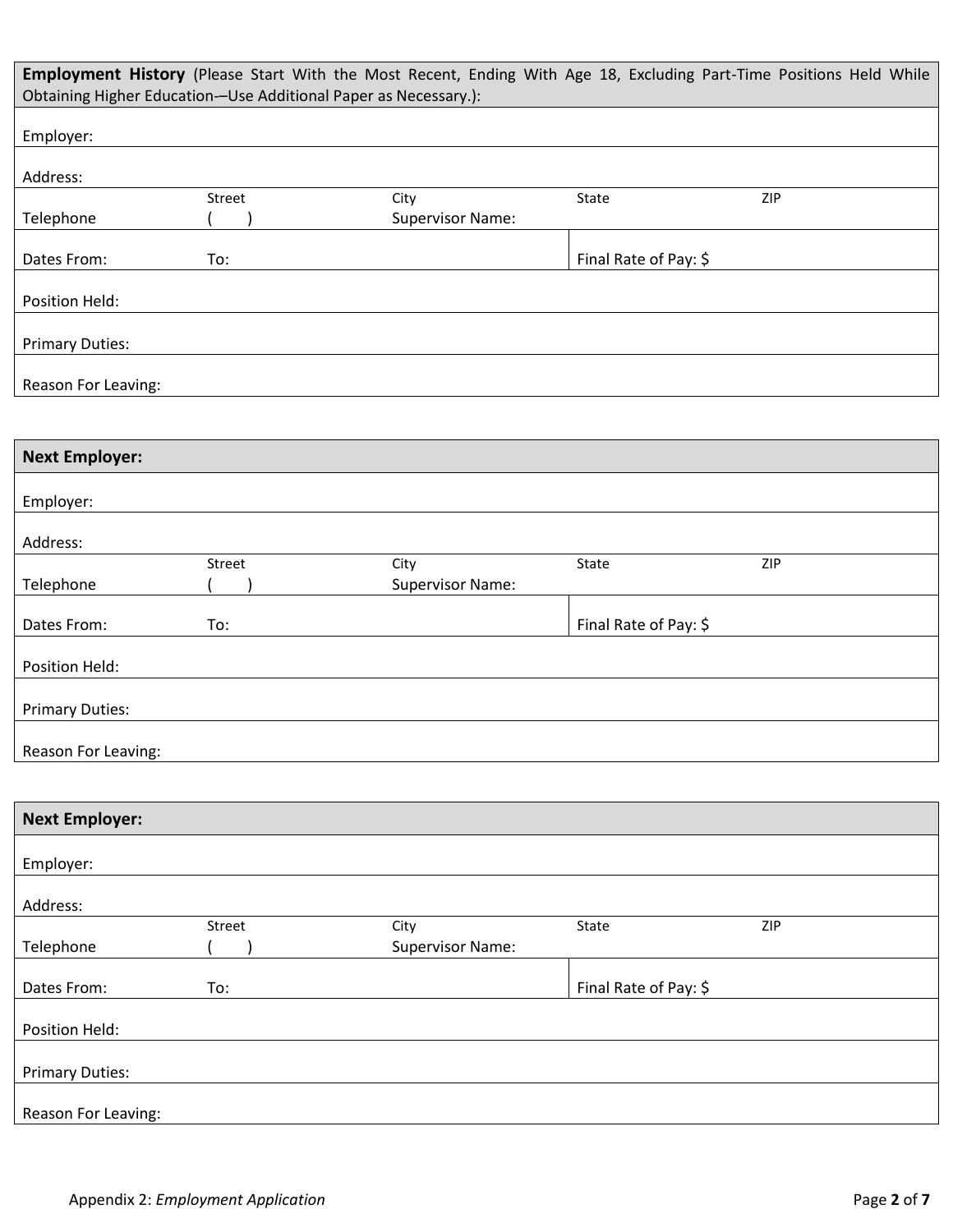|                           | Technology Skills (List All Skills & Software Applications You Have Experience Using)                                             |                      |                                                                           |                      |     |
|---------------------------|-----------------------------------------------------------------------------------------------------------------------------------|----------------------|---------------------------------------------------------------------------|----------------------|-----|
|                           | Word Processing: □Yes □No                                                                                                         |                      | Spreadsheet:                                                              | $\Box$ Yes $\Box$ No |     |
| Database:                 | $\Box$ Yes $\Box$ No                                                                                                              |                      | Digital Phone System: □Yes □No                                            |                      |     |
|                           | Microsoft Office: □ Yes □ No                                                                                                      |                      | PowerPoint:                                                               | $\Box$ Yes $\Box$ No |     |
| Scanner:                  | $\Box$ Yes $\Box$ No                                                                                                              |                      | Copier:                                                                   | $\Box$ Yes $\Box$ No |     |
| Other Software:           |                                                                                                                                   |                      |                                                                           |                      |     |
|                           | Explain Internet Skills, Including Email Usage:                                                                                   |                      |                                                                           |                      |     |
|                           | Professional Licenses or Certificates Held:                                                                                       |                      |                                                                           |                      |     |
|                           |                                                                                                                                   |                      |                                                                           |                      |     |
|                           | If employed in the position for which you have applied, would you be in a supervisory or subordinate relationship to any relative |                      |                                                                           |                      |     |
|                           | or domestic partner? □Yes □No                                                                                                     |                      |                                                                           |                      |     |
|                           | Have you ever worked for Jerome County? □Yes □No - If yes, from: (mo/yr) ______________ to: (mo/yr) _                             |                      |                                                                           |                      |     |
|                           |                                                                                                                                   |                      |                                                                           |                      |     |
| <b>Military</b>           |                                                                                                                                   |                      |                                                                           |                      |     |
|                           | Are you a veteran or family member who<br>qualifies for and are claiming preference                                               |                      |                                                                           |                      |     |
|                           | pursuant to Idaho Code §65-503 or its                                                                                             | $\Box$ Yes $\Box$ No | (If Yes, fill out page 5 of Application & attach proper<br>documentation) |                      |     |
| successor?                |                                                                                                                                   |                      |                                                                           |                      |     |
|                           | Have you previously claimed such preference? □Yes □No                                                                             |                      |                                                                           |                      |     |
|                           |                                                                                                                                   |                      |                                                                           |                      |     |
|                           | Personal Reference (Please list the names of three (3) persons not related to you by blood or marriage.)                          |                      |                                                                           |                      |     |
| Name:                     |                                                                                                                                   |                      |                                                                           |                      |     |
|                           | Last                                                                                                                              | First                |                                                                           | Middle               |     |
| Address:                  | Street                                                                                                                            | City                 |                                                                           | <b>State</b>         | ZIP |
| Telephone:                |                                                                                                                                   |                      |                                                                           |                      |     |
|                           | Home                                                                                                                              | Other                |                                                                           |                      |     |
|                           | Connection to You: (i.e. friend, coworker):                                                                                       |                      |                                                                           | Occupation:          |     |
| <b>Personal Reference</b> |                                                                                                                                   |                      |                                                                           |                      |     |
| Name:                     |                                                                                                                                   |                      |                                                                           |                      |     |
|                           | Last                                                                                                                              | First                |                                                                           | Middle               |     |
| Address:                  | Street                                                                                                                            | City                 |                                                                           | State                | ZIP |
| Telephone:                |                                                                                                                                   |                      |                                                                           |                      |     |
|                           | Home                                                                                                                              | Other                |                                                                           |                      |     |
| <b>Personal Reference</b> | Connection to You: (i.e. friend, coworker):                                                                                       |                      |                                                                           | Occupation:          |     |
|                           |                                                                                                                                   |                      |                                                                           |                      |     |
| Name:                     |                                                                                                                                   |                      |                                                                           |                      |     |
|                           | Last                                                                                                                              | First                |                                                                           | Middle               |     |
| Address:                  | Street                                                                                                                            | City                 |                                                                           | State                | ZIP |
| Telephone:                |                                                                                                                                   |                      |                                                                           |                      |     |
|                           | Home                                                                                                                              | Other                |                                                                           |                      |     |
|                           | Connection to You: (i.e. friend, coworker):                                                                                       |                      |                                                                           | Occupation:          |     |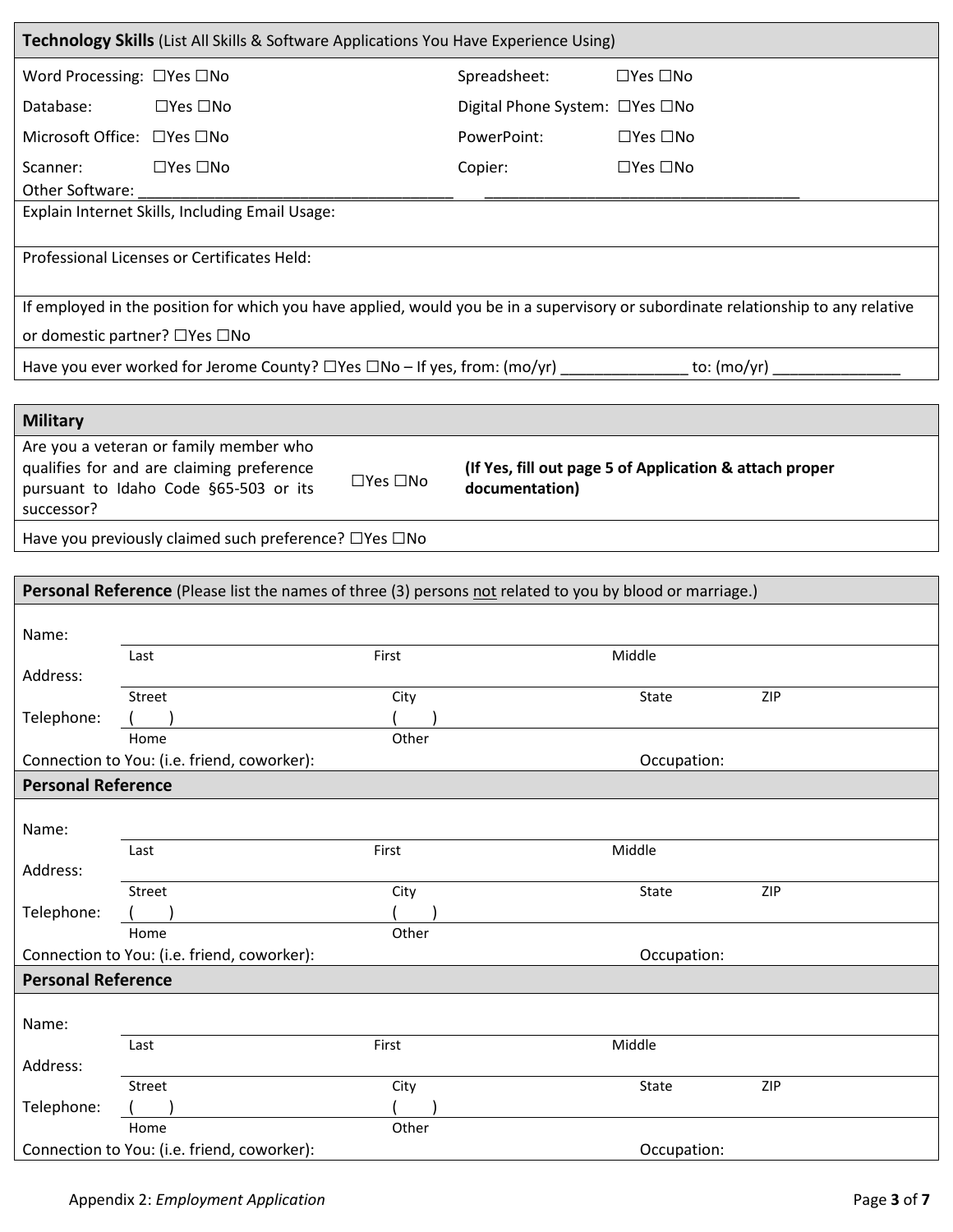| <b>Education/Training</b>             |          |                              |                         |                      |
|---------------------------------------|----------|------------------------------|-------------------------|----------------------|
| Name                                  | Location | Dates Attended<br>From / To: | Diploma, Degree & Major | Graduated?           |
| High School                           |          |                              |                         | $\Box$ Yes $\Box$ No |
| College                               |          |                              |                         | $\Box$ Yes $\Box$ No |
| Other (Business, Vocational, Military |          |                              |                         | $\Box$ Yes $\Box$ No |

### **Conviction Record (Required From All Applicants)**

**PLEASE NOTE:** A full disclosure by you is to your advantage, as your record does not necessarily disqualify you for employment. Factors such as, but not limited to, age at time of offense(s) and recency of offense(s) as well as the relationship between the offense(s) and the job(s) for which you apply may be taken into account. Jerome County routinely verifies conviction, driving and other information listed on this application. If you do not respond accurately, or if you commit errors of omission of fact, intentionally or unintentionally, you may be ineligible for Jerome County employment.

Answer this section truthfully, including all offenses of which you were convicted or pleases no contest.

Have you ever please guilty, no contest or been convicted of a **MISDEMEANOR** or **FELONY** or violation of any ordinance or law other than minor traffic violations and/or placed on probation, fined, or given a suspended or deferred sentence in court?

(Include any convictions by military trial and any criminal charges for which you are awaiting trial. List all cases other than minor traffic violations. Driving under the influence, careless, reckless, or hit-and-run driving are not minor traffic violations.)

 $\Box$ Yes  $\Box$ No – If yes, provide the information requested below for each offense.

### **Do not list arrests – only list convictions**

| <b>PO HOL HOL GITCOLD OHIY HOL CONTRIGHOND</b> |               |               |
|------------------------------------------------|---------------|---------------|
| OFFENSE                                        | OFFENSE       | OFFENSE       |
|                                                |               |               |
| DATE                                           | DATE          | DATE          |
|                                                |               |               |
| LOCATION                                       | LOCATION      | LOCATION      |
|                                                |               |               |
| SENTENCE/FINE                                  | SENTENCE/FINE | SENTENCE/FINE |
|                                                |               |               |
|                                                |               |               |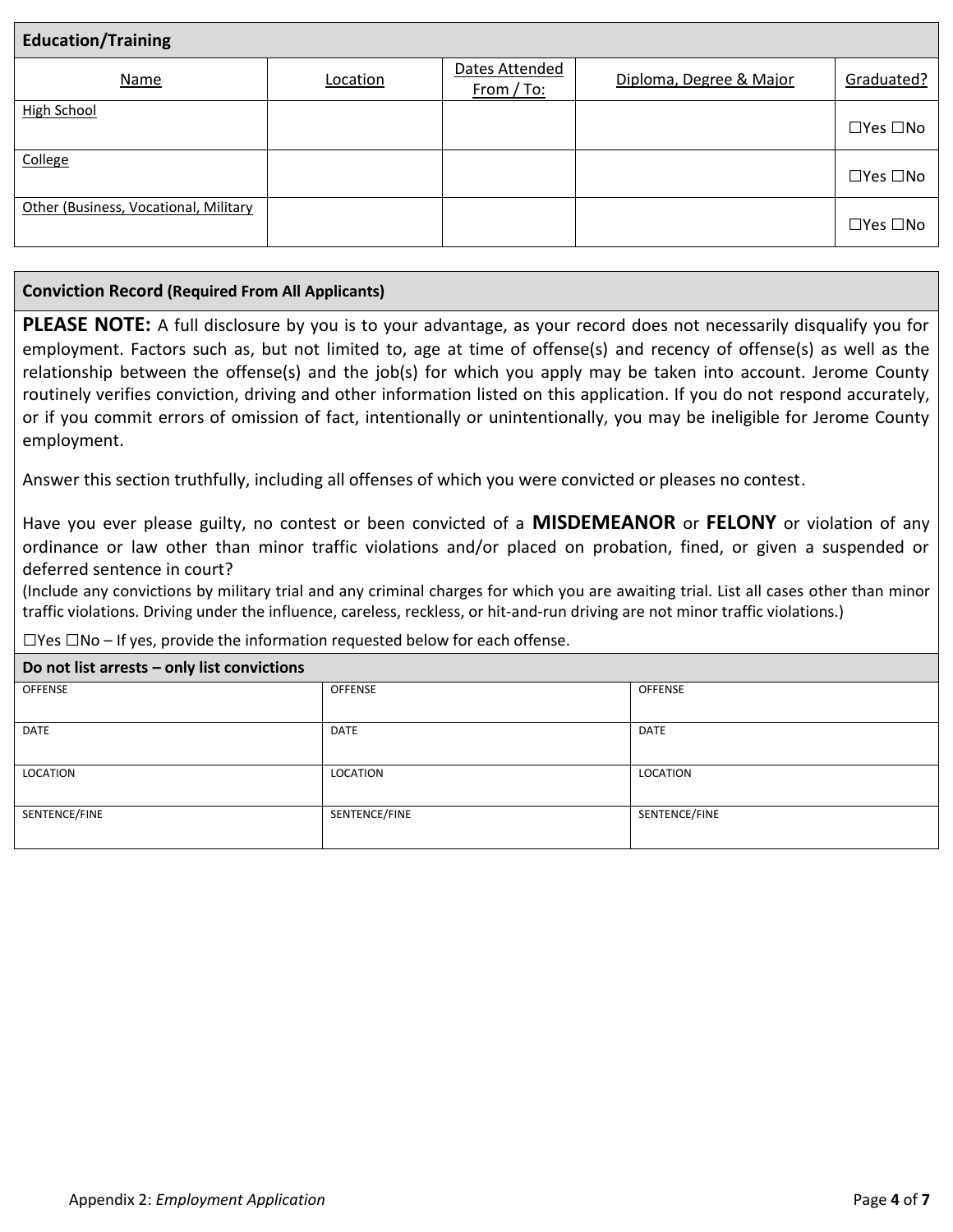**YOUR SIGNATURE IS REQUIRED** prior to your selection or a position with Jerome County.

Employment Application Certification

- I certify that all of the information provided by me in connection with my employment application, whether on this document or not, is true and complete, and I understand that any false, omitted, incomplete or misleading information may disqualify me from further consideration for employment or be grounds for refusal to hire or, if hired, may result in my dismissal if discovered at a later date.
- I authorize Jerome County to investigate any or all statements contained in this application. I also authorize, whether listed or not, any person, school, current employer, past employer, and organizations to provide relevant information and opinions to the county that may be useful in making a hiring decision. I release all such parties from any liability in making such statements.
- I understand that, if I am offered employment or a post-employment promotion, it may be conditioned on satisfactory results of a background investigation, pre-placement physical, physical agility skill testing, substance screen, and a county postemployment medical examination or inquiry. I also understand that if hired, my continued employment may be based on the testing listed above.
- I understand that, if I am offered employment, I will be required to serve an at-will probationary period, and that my continued employment is conditional based upon my performance.
- I understand that because Jerome County is a public employer, this application may be public information.
- I understand that for jobs that require a valid driver's license, I will be required to provide a copy of my driving record.
- I understand that for jobs requiring operation of a commercial motor vehicle, that I am required, in accordance with the Commercial Motor Vehicle Safety Act of 1986, to list any experience I has as a commercial vehicle driver within the past 10 years from the date of this application. I certify that the information provided in the dicing section of this application meets this requirement. I also understand that in accordance with the Commercial Motor Vehicle Safety Act of 1986, I am not allowed to operate a commercial motor vehicle if I hold more than one license; or if my license has been revoked, suspended or canceled; or if I have been disqualified as a driver under the Federal Motor Vehicle Carrier Safety Standards.

# **I CERTIFY THAT I HAVE READ, UNDERSTAND AND AGREE WITH THE ABOVE AND THAT MY FAILURE TO SIGN BELOW WILL NULLIFY MY CONSIDERATION FOR EMPLOYMENT.**

**\_\_\_\_\_\_\_\_\_\_\_\_\_\_\_\_\_\_\_\_\_\_\_\_\_\_\_\_\_\_\_\_\_\_\_\_\_\_\_\_\_\_\_\_\_\_\_\_\_\_\_\_\_\_ \_\_\_\_\_\_\_\_\_\_\_\_\_\_\_\_\_\_\_\_\_**

**SIGNATURE OF APPLICANT DATE**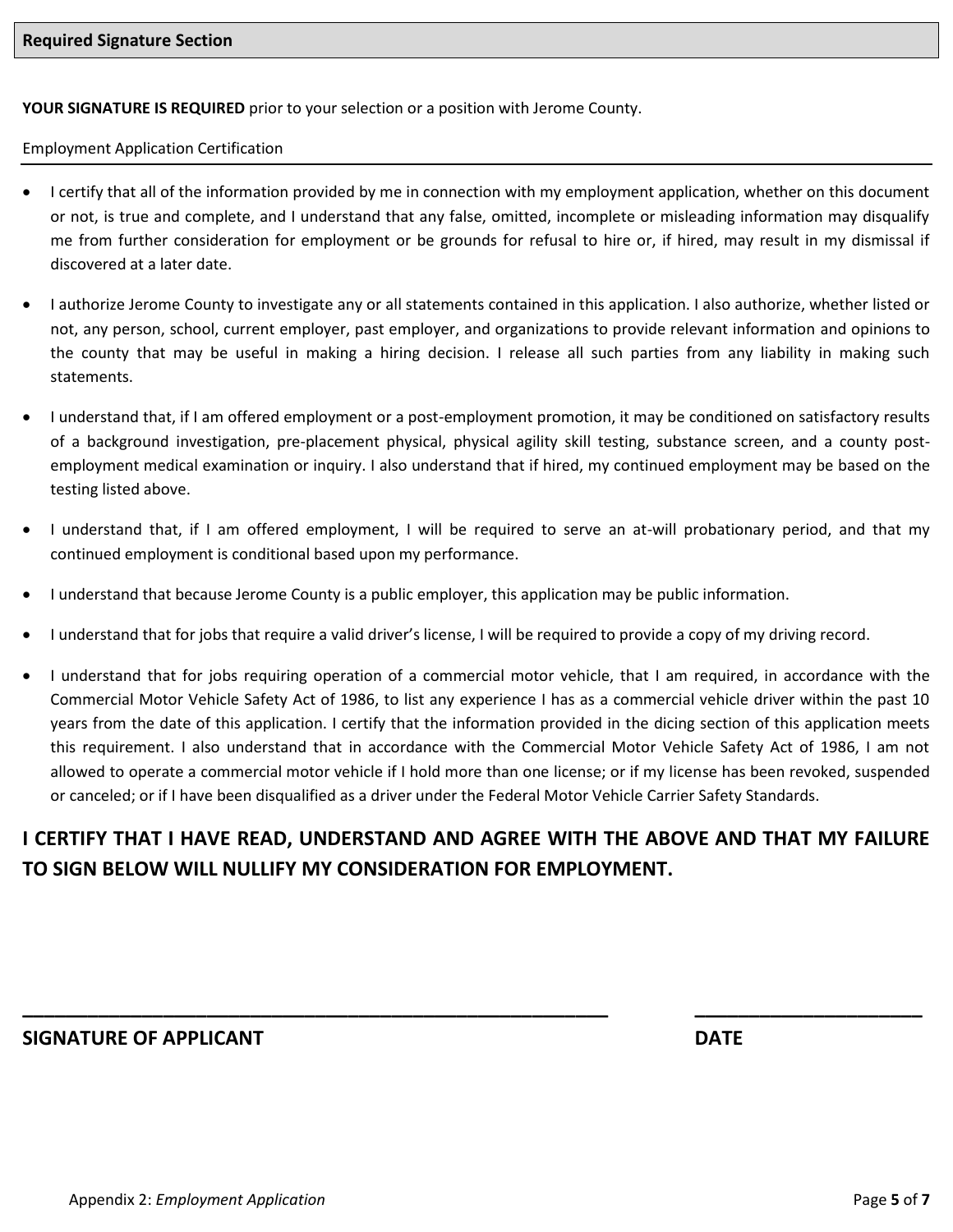### **Veteran's Preference**

### **If you are NOT claiming Veteran's Preference, please initial here \_\_\_\_\_\_\_\_ and proceed to the next page.**

Per Idaho Code, Title 65, Chapter 5, Employer will afford a preference to employment of veterans. In the event of equal qualifications and experience between candidates for an available position, a veteran who qualifies will be preferred. If claiming veteran's preference, please complete the information below and attach a copy of your DD-214 to this application.

(Reference Idaho Code, Title 65, Chapter 5 and 5 U.S.C. § 2108)

The term **"active duty"** means full-time duty in the Armed Forces, but NOT active duty for training.

### **Part 1. Preference Eligible Veterans:**

- $\Box$  I have a service-connected disability of 10% or more.
- $\Box$  I am the spouse of an eligible disabled veteran, who has a service-connected disability.
- $\Box$  I am the widow or widower of an eligible veteran and have remained unmarried.
- $\Box$  I do not meet any of the selections above, but I served on active duty in the armed forces of the United States for a period of more than one-hundred eighty (180) days and was honorably discharged.

### **Part 2. Documentation & Signature:**

- By my signature, I certify that all statements on this form are true and complete to the best of my knowledge. I understand that should an investigation disclose inaccurate or misleading answers, my application may be rejected and m name removed from consideration for employment with Employer.
- $\Box$  I have attached a copy of my DD-214. Veteran's preference will not be considered without this document.

Name (Please Print) Signature

\_\_\_\_\_\_\_\_\_\_\_\_\_\_\_\_\_\_\_\_\_\_\_\_\_\_\_\_\_\_\_\_\_\_\_\_\_\_\_\_\_\_\_\_\_\_\_\_\_\_ \_\_\_\_\_\_\_\_\_\_\_\_\_\_\_\_\_\_\_\_\_\_\_\_\_\_\_\_\_\_\_\_\_\_\_\_\_\_\_\_\_\_\_\_\_\_\_\_\_\_\_\_\_

Date: